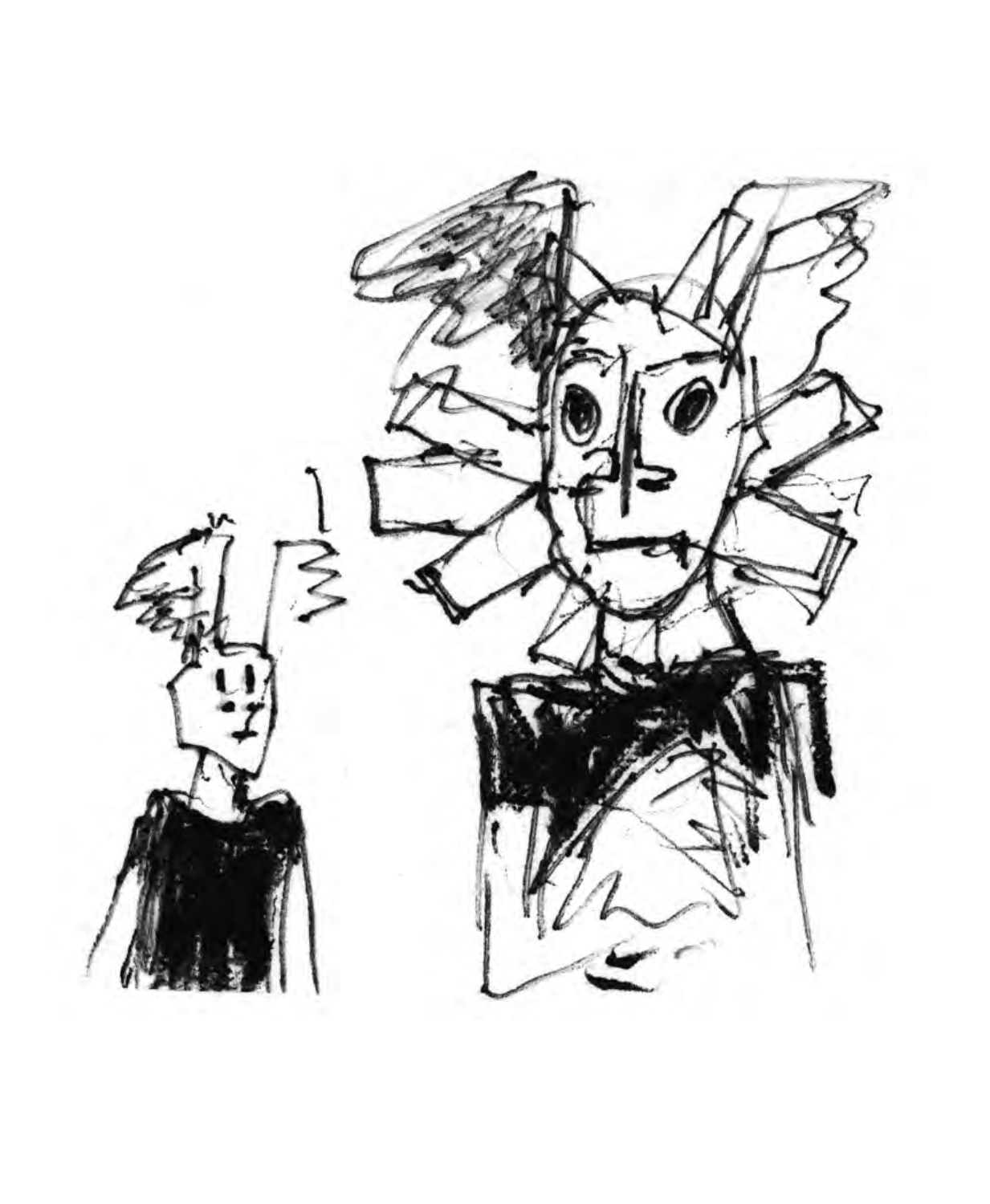MY FATHER WAS A WONDERFUL GUY and he was extremely kind to me.

Once, when I was only about four or five, my father was carrying me to the park. It was called Baby Park and there was a brick wall around it. Some kids were playing baseball with an Indian rubber ball. Just as we walked around the corner into the park, a guy hit a line drive. Even though I was in my father's arms, the ball hit me right in the head. I was sniZing, but I didn't cry.

My father said, 'Aw, you're a brave boy, Johnny, for not crying. But you know, some people in this life aren't very lucky, and I think you're one of them.'

Thanks, Dad.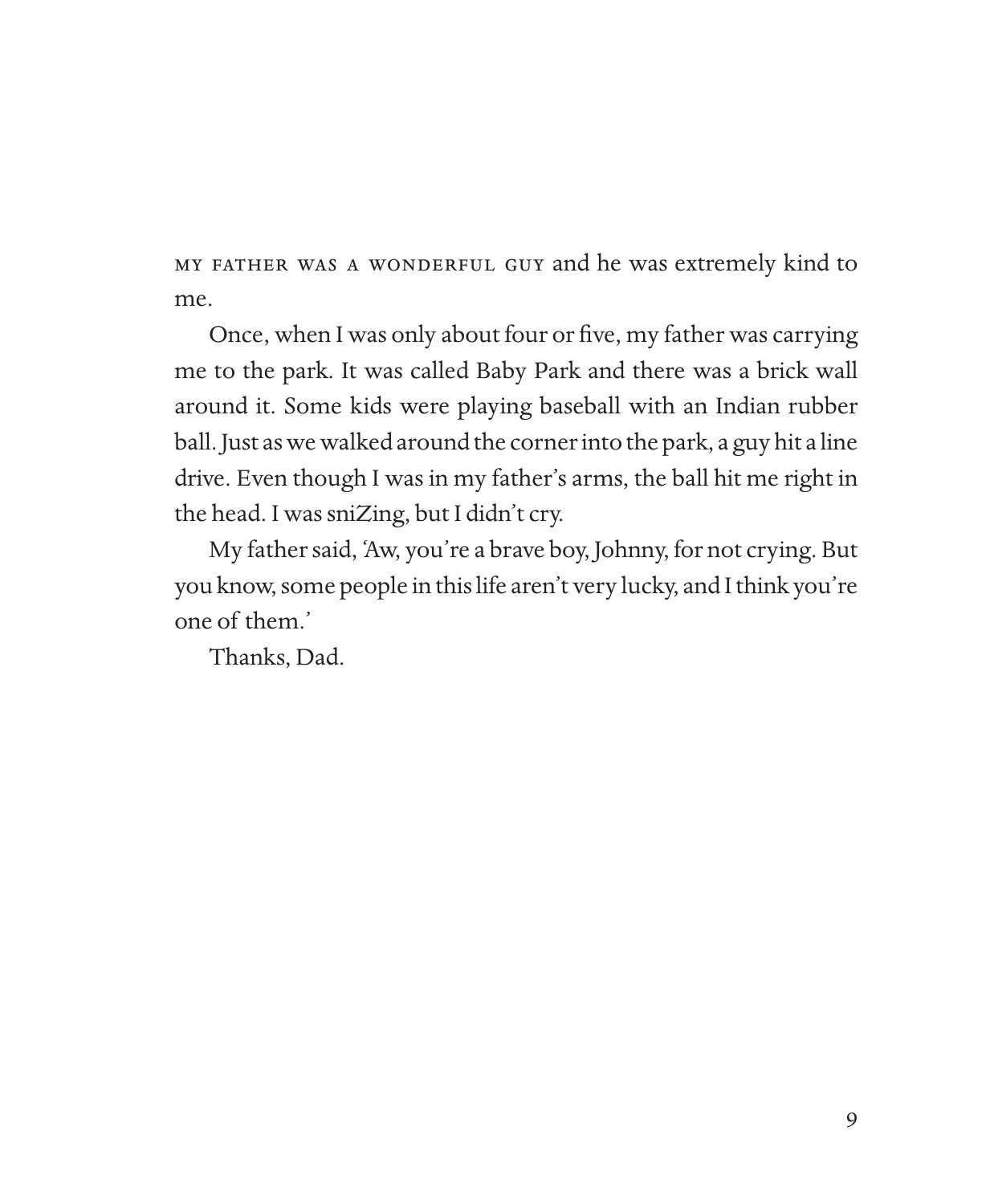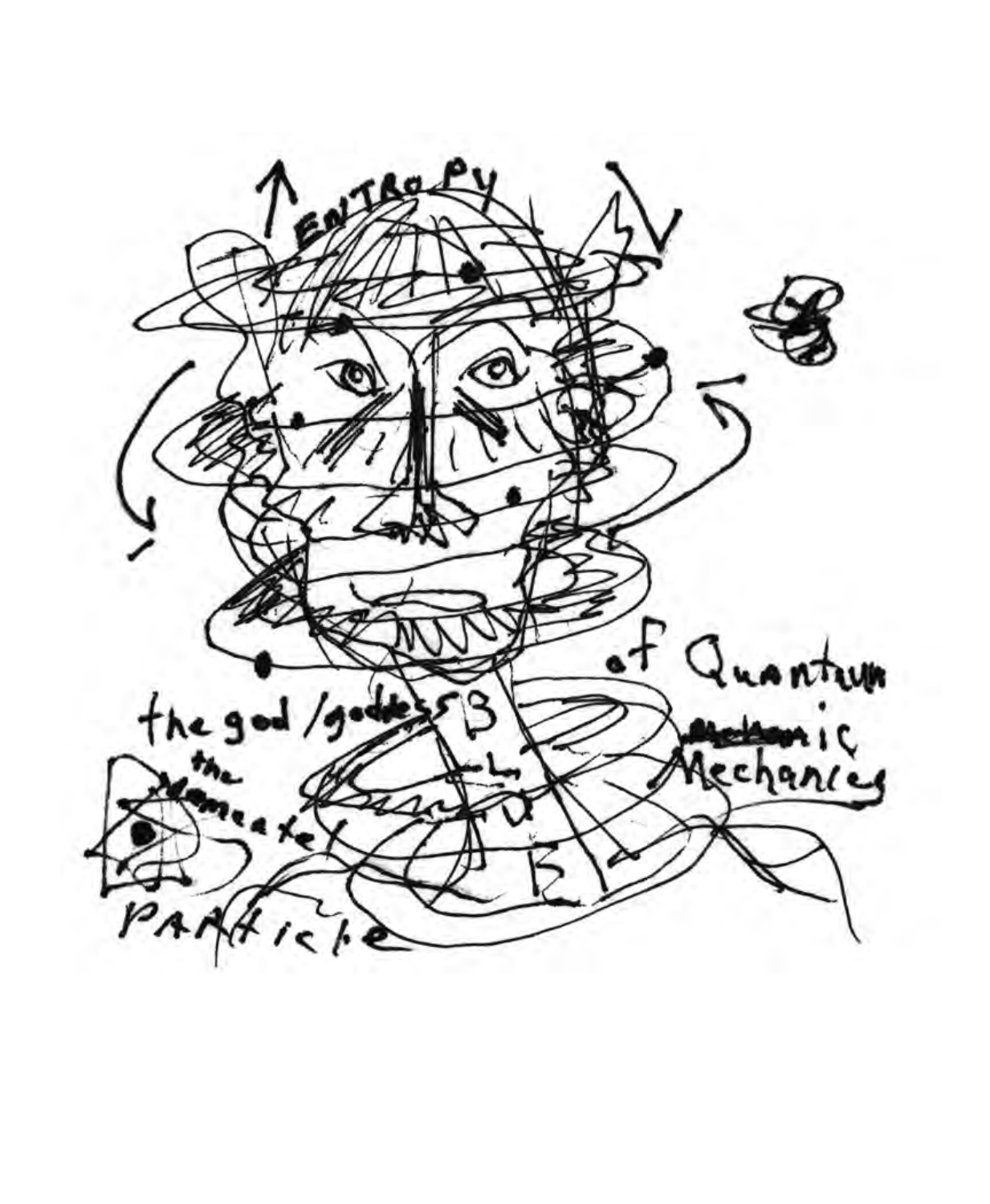## Shiva's Scary Gifts

BLUE-NECKED SHIVA is the most subtle of the gods in the Indian pantheon. He is called the god of entropy or the god of destruction – but he's not the god of death, like some think, and he's not the great destroyer. If Shiva taught at Princeton, he'd teach quantum mechanics and have a minor in philosophy.

A long time ago, when I was much younger and didn't understand a lot of things that make slightly more sense to me now, I had just come back from picking apples in the Okanagan Valley and I was living with Cathy, who had educated me when I was practically illiterate.

Cathy looked like a Jewish Virginia Woolf. I always thought she was really beautiful. She, of course, never agreed. She had a sister who was extraordinarily beautiful, so Cathy ended up taking the role of the brain – but she always wanted to be the great beauty. This is the tyranny that exists against most women.

Even though Cathy was intensely interested in philosophy and was doing her doctorate, what really began to take over her interest was this dance company that was run by a woman who was a devout Buddhist – the freaky sort of 'let's go to Tibet,' deeply spiri-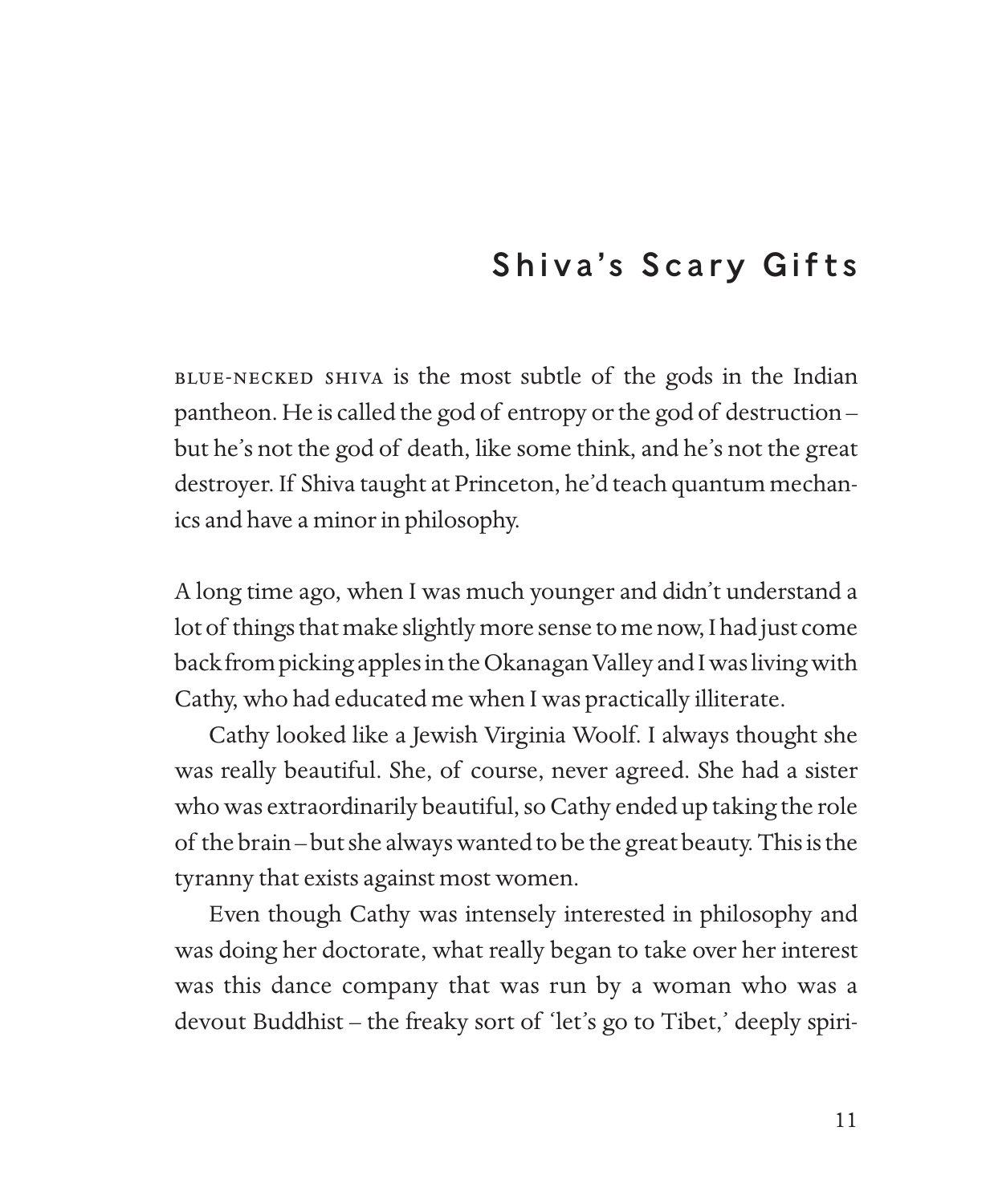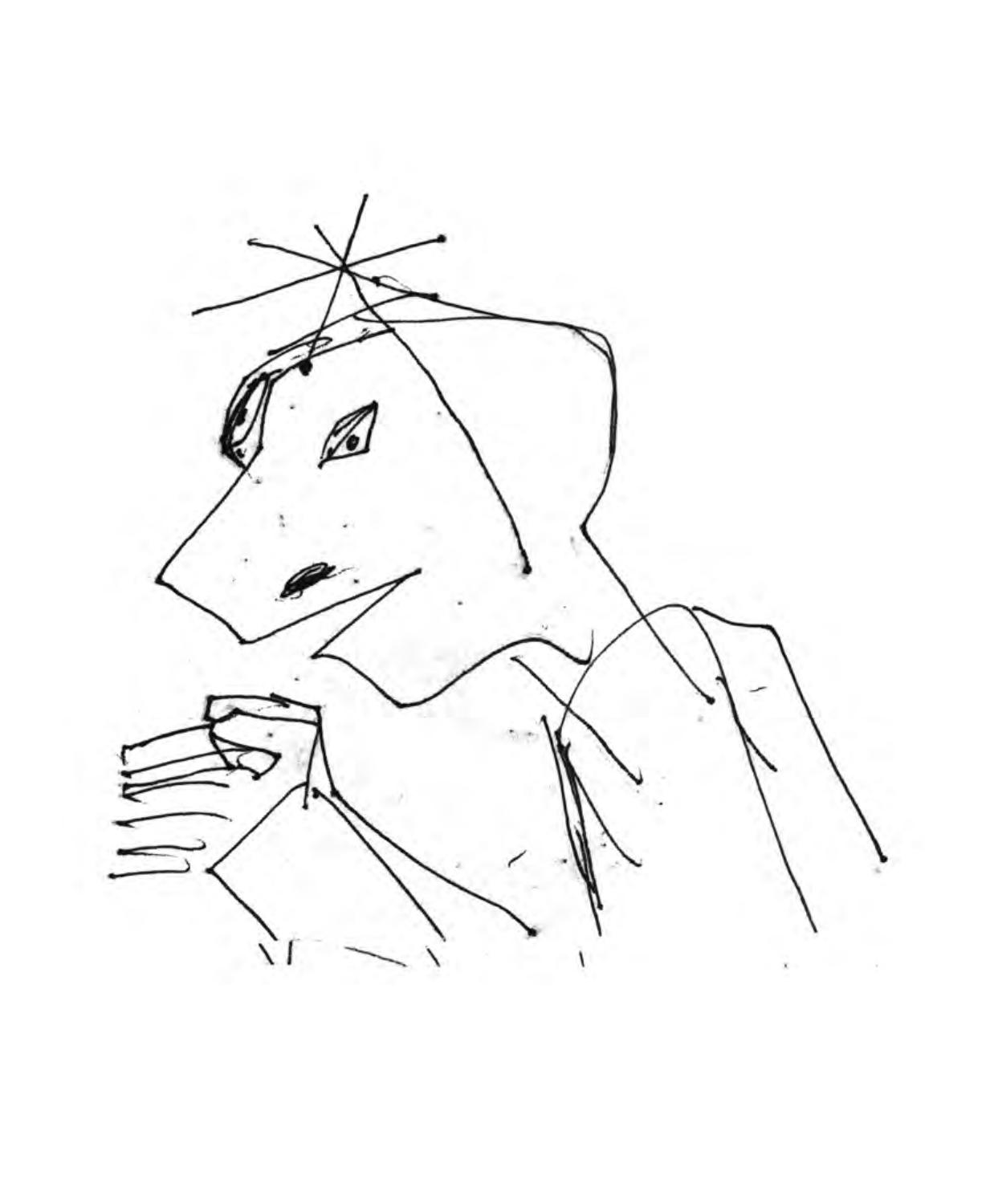tual Buddhism. Cathy, who wanted to be a dancer, was selected to be part of the company. She was elated, but as it turned out, Nadia, the head of the company, really wanted her to do the accounting. This broke Cathy's heart. She really wanted to be a beautiful dancer. But she was short and had very large breasts – far from a dancer's body. She was a very talented actor, but she always got character roles that she didn't want.

Nadia brought her spiritual master to North America. This guy looked like he was totally sexless and a million years old. He was a tiny little man. Imagine Mother Teresa with a white brush cut and a band of orange rather than blue on her garment. And he was carrying a staff. He was the cleanest human being I have ever seen; his skin seemed to glow, as if it had been scrubbed a million times.

We were sitting on the floor and he sat on a chair. Out of the blue, he pointed his little staff at me. He said, 'Shiva is very strong within you.' At the time, I had no idea what he meant. I turned to Cathy and said, 'Who is Shiva?' She said, 'Perfect for you – he's the god of slobs.'

My entire life has been a series of bizarre occurrences. A lot of them have been in the form of disaster or bad luck mixed in with really wonderful opportunities. As it turns out, that's what Shiva's all about. So I decided to make a list of Shiva's really scary gifts. This starts really early. Probably the place to begin is in the womb. Considering the relationship that my parents had, the fact that I'm on this planet is a bizarre trick of Shiva's. I think they only slept together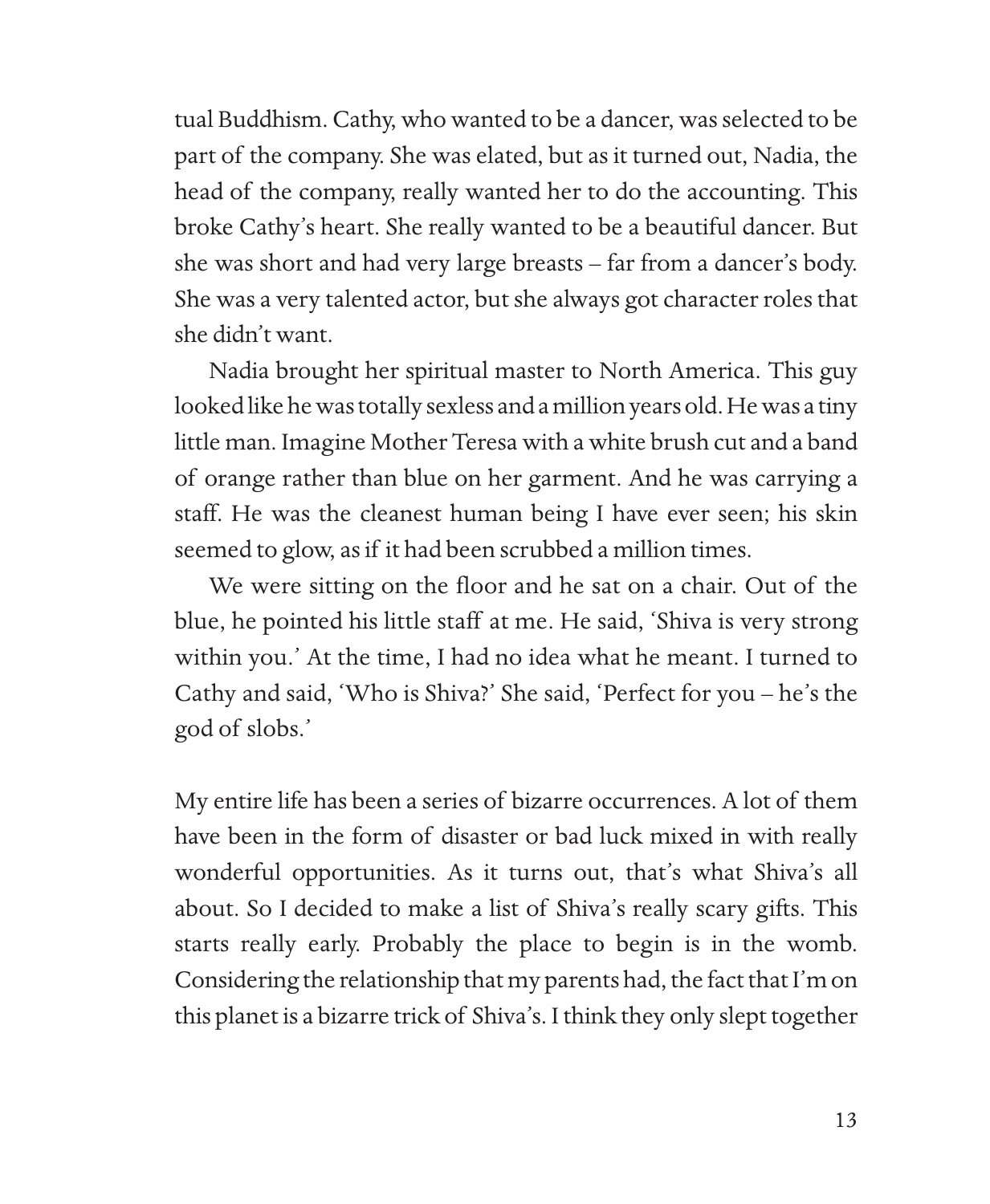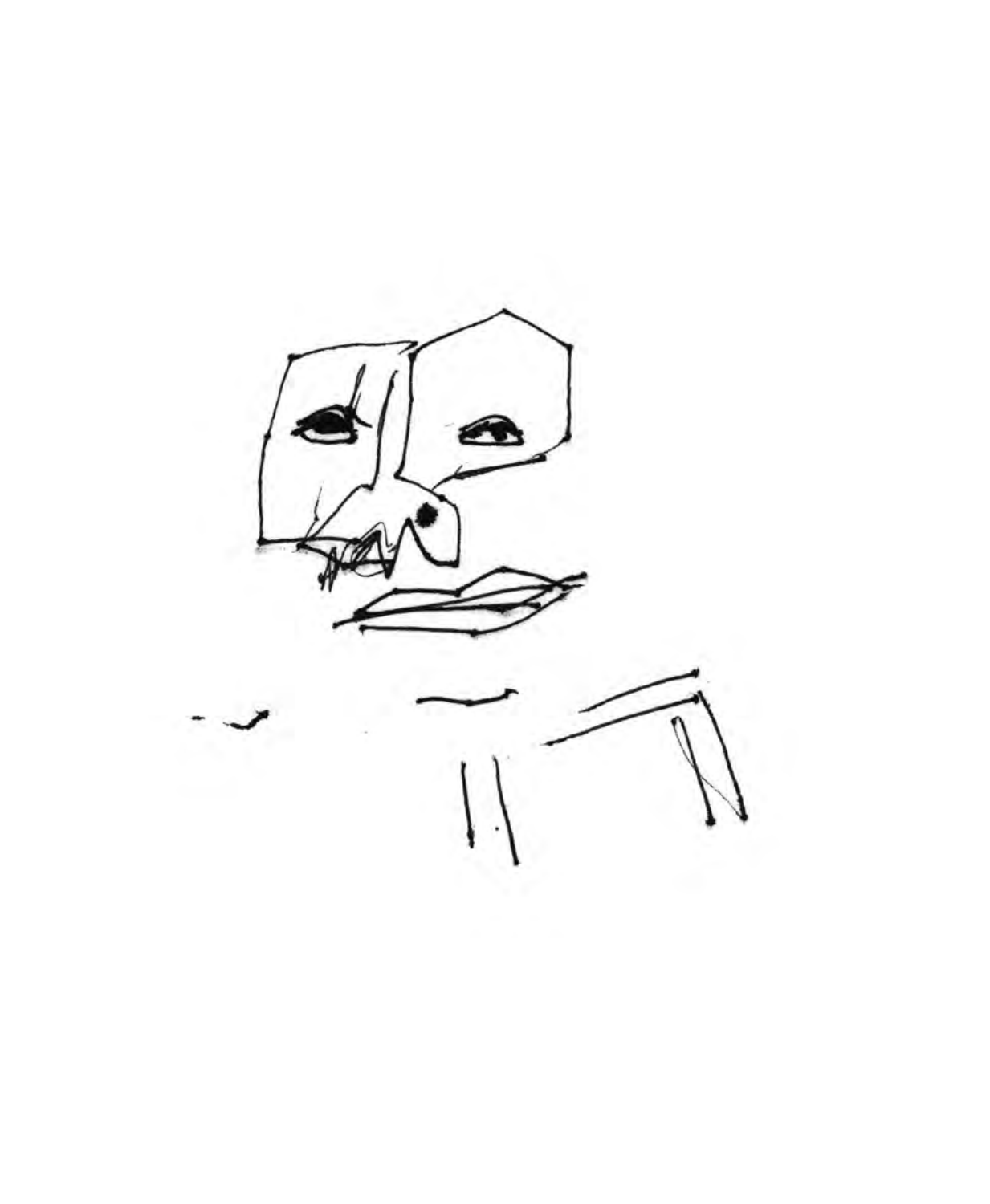once. After a thirteen-year separation, they only managed one night, and I was the result of that night.

Apparently I came out okay, but as I grew up a lot of little things started popping up. I only found this out later, because my mother never wanted to admit anything was wrong.

For instance, I didn't know until later that I had borderline cerebral palsy, which manifested itself through a lack of coordination. I was always falling down. And everyone was terrified to play baseball with me because I let go of the bat during every swing. No matter how hard I tried not to, I would always let go of the bat. Everybody would have to duck. *Swooissshhhhhh*.

And I could do this really weird pitch. No one had ever seen pitches like I used to throw. I would baZe people. I didn't know what I was doing, I was so uncoordinated. My childhood was spent falling down.

By the time I was in Grade Two, everybody thought I was on drugs because I looked so spaced out. I was spaced out. I found my imaginary world a lot more interesting than the real one. As a result, I migrated to the imaginary world a lot of the time, so I just wasn't 'there.' At first they thought I was retarded and they did all these tests on me. But I was one of those people who could do a Rubik's cube really fast and play instant chess, things like that. I drove them crazy at school because I was supposed to be a retard, but I could do all this stuff.

Once, when I wasn't paying attention to the real world, I got football and baseball confused and ended up thinking that the person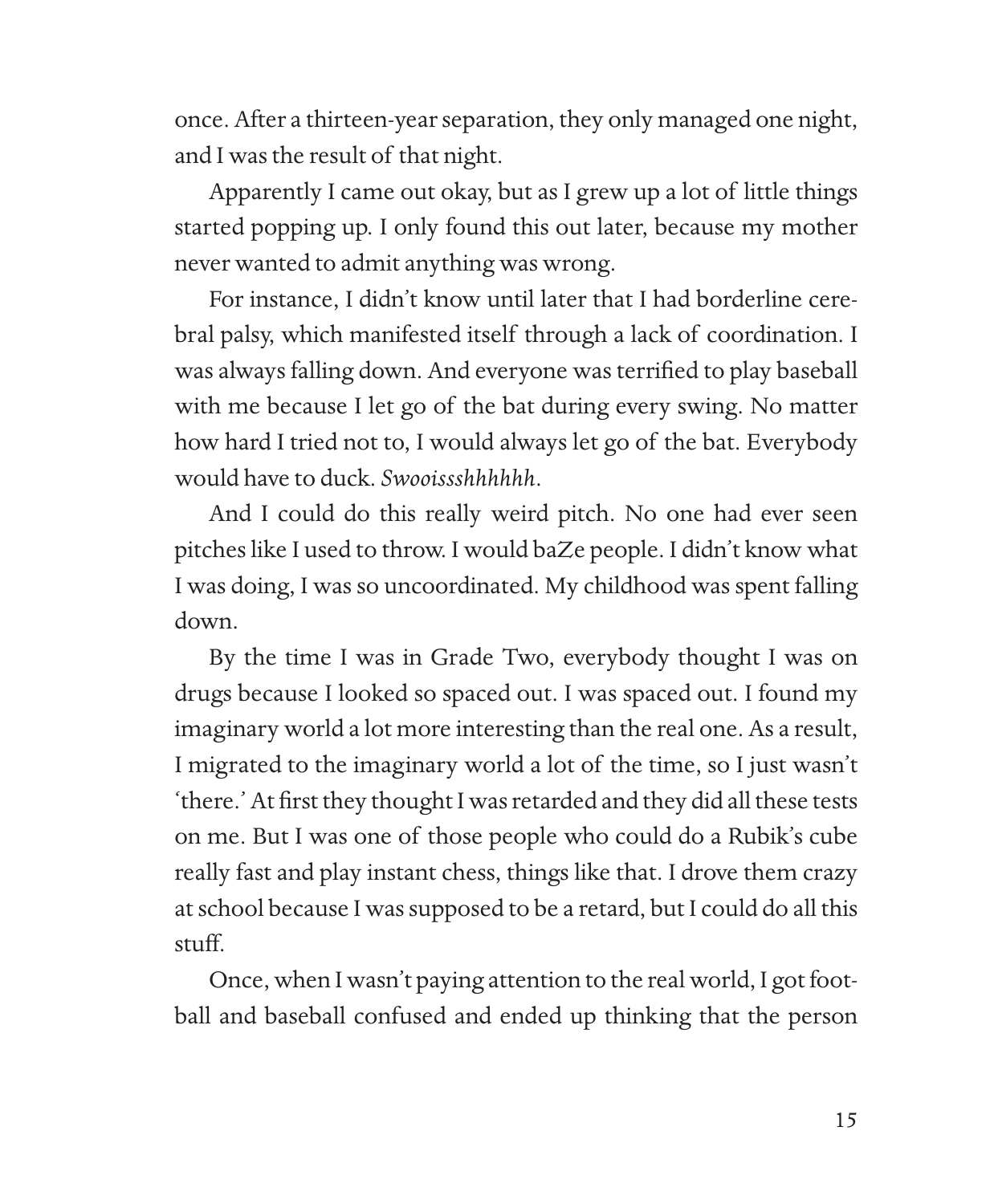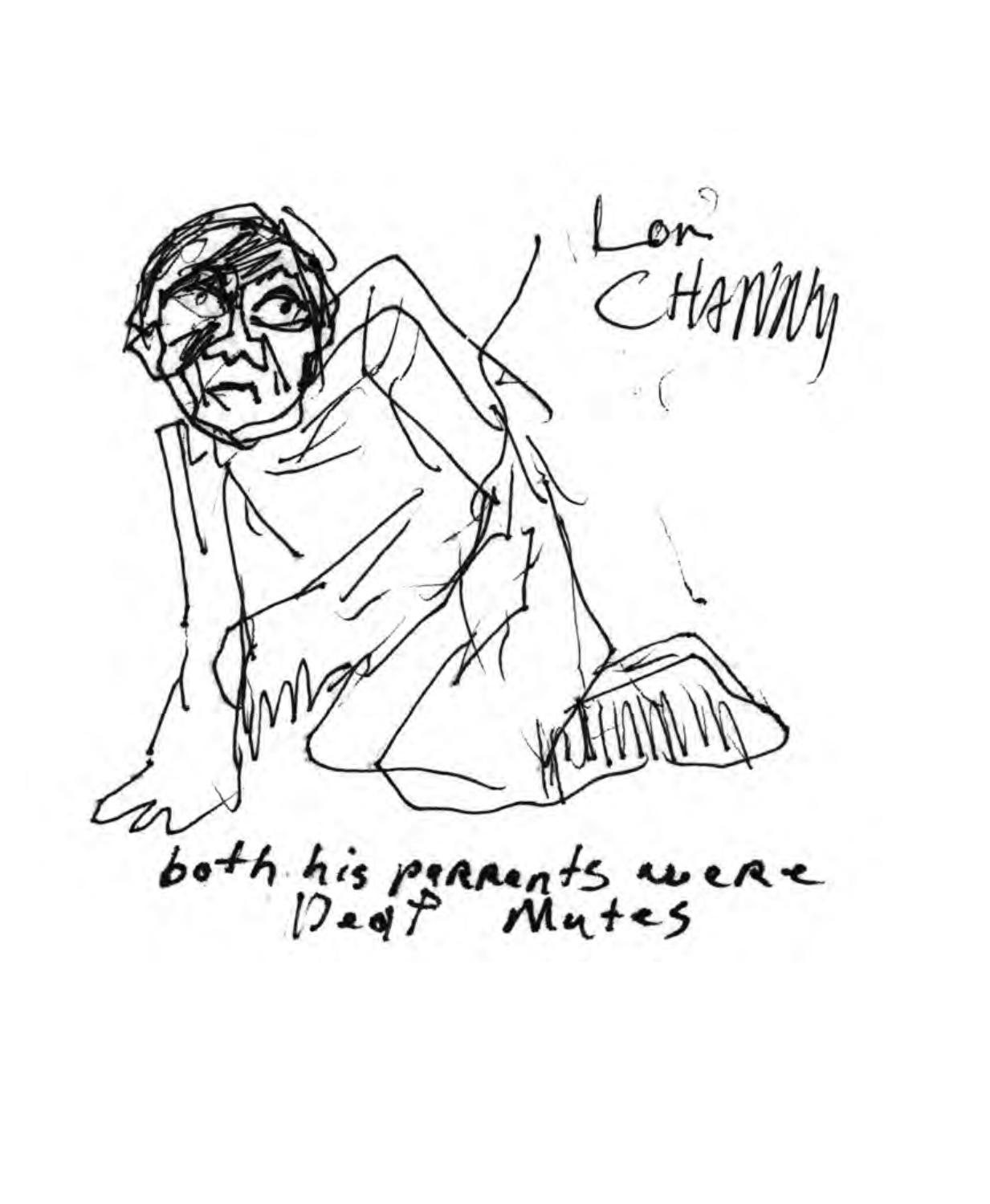who had the baseball was supposed to be tackled. I wound up getting hit in the mouth with the baseball bat really hard. This guy was trying to knock the hardball out into left field. Instead, he hit me square in the face with the bat, which broke my jaw and knocked all my teeth out. I remember being knocked off the ground and flying backwards, and then, for some reason, reaching over and noticing a pebble. I could feel blood dribbling down both sides of my face. But the pebble seemed very interesting. I remember picking it up and looking at it, wondering what it was doing in this field, this perfectly beautiful pebble. I thought it was green volcanic glass. I flicked it away.

There were people standing all around and I heard someone say, 'Aw, fuck, he's really messed up.' I probably should have gone to the hospital because my jaw was broken, but I didn't know it. It kind of got ignored. My jaw didn't heal back to normal. I became, like, the ugliest kid in the world. I mean *really* ugly. But it's funny, it didn't really bother me. I was already interested in science fiction; I had read all of H.G. Wells and Jules Verne and Edgar Rice Burroughs.

This is a true story, I swear: when I was about ten years old I decided that since I already looked kind of monstrous, my hero would be Lon Chaney. Lon Chaney was the original phantom in *The Phantom of the Opera*, he was the lead in *The Hunchback of Notre Dame*, he was in *The Miracle Worker*. He was spectacular – he could make himself look incredibly different, and people couldn't recognize him from one movie to the next. He was an incredible star, capable of bringing great pathos to these creatures. In *The Miracle Worker*, he contorts his body into this horribly twisted shape. There's this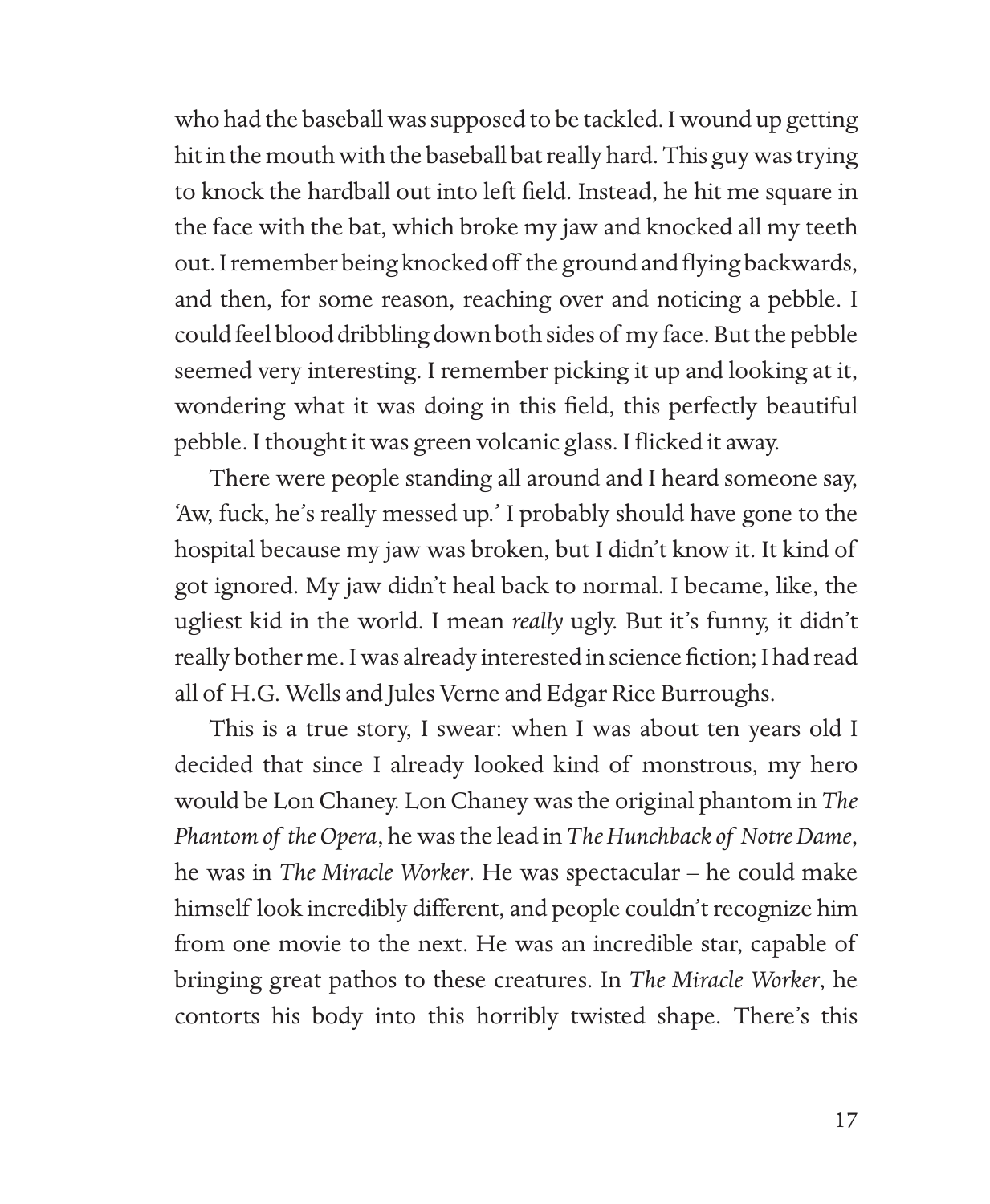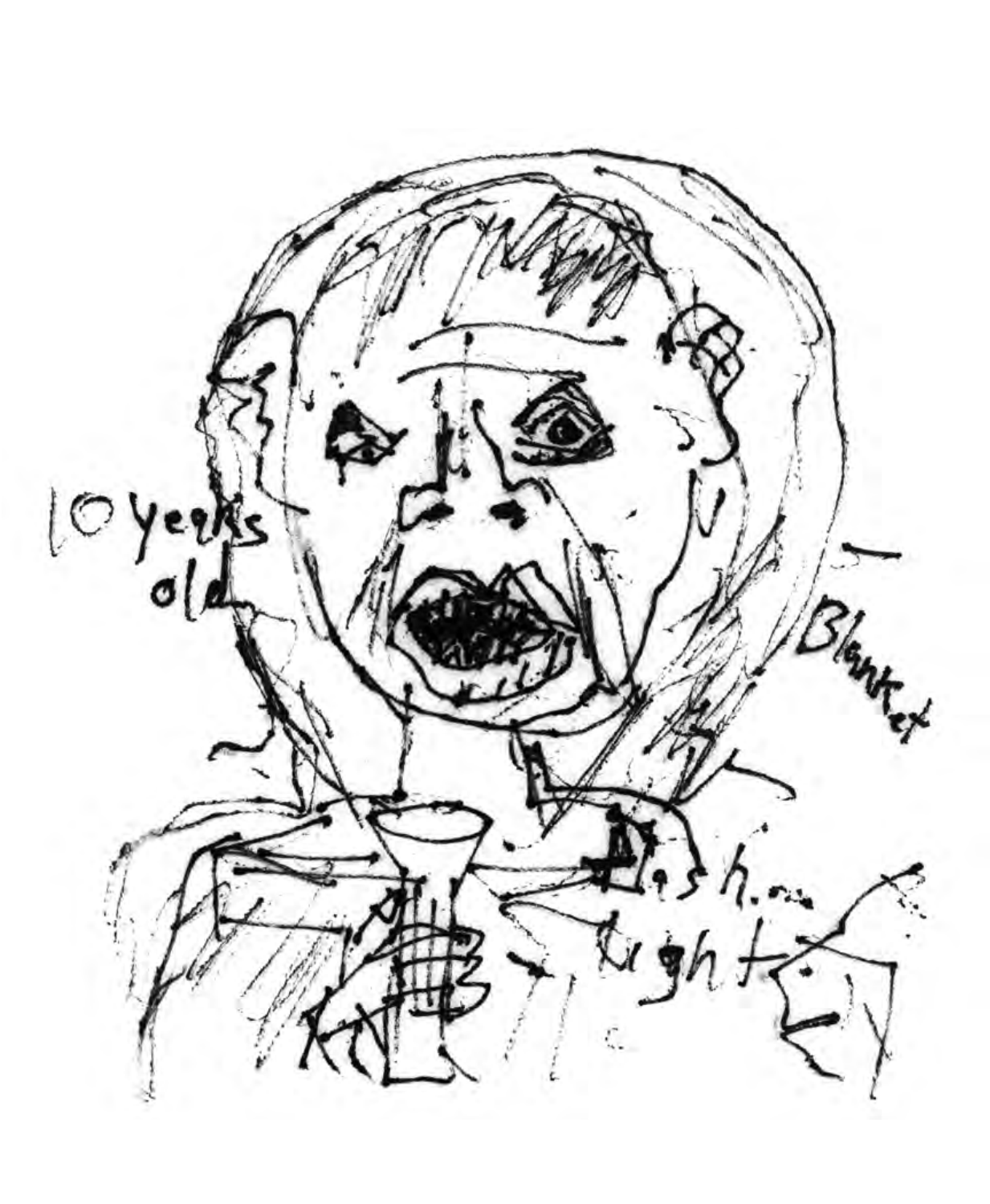contraption that twists his body and he does this thing where he loosens the straps and stands up. He was really amazing. There's a scene in *The Phantom of the Opera* where he's on the roof of the Paris Opera House. It's one of the first uses of colour in film. They tinted the inside of his cape. He stands above the Paris Opera and his cape is billowing and the inside lining is tinted red. I just fell in love with this guy. I wanted to be the next Lon Chaney. I figured I already looked like a kind of a monster, and the other kids were saying it, too. I thought that I might as well get totally into it.

When we used to have to talk about what we wanted to be when we grew up I would say, 'I want to be the next Lon Chaney.' The teacher would say, 'Who?' Then I'd have to say, 'Well, Chaney was the first man to exteriorize horror, to give real shape to our deepest primal fears.' Of course, by today's standards, this trend that he started has gone to such excess that people practically have to have sixty-foot holographs pull their heads off in the theatre to get the same intense reaction Chaney did with only a few gestures.

Chaney got me really interested in horror films. There was a magazine called *Famous Monsters of Filmland*. It was edited by a guy named Forrest J. Ackerman, who is around only in spirit now. When I was about eleven, they had a contest. There was a movie being shot called *Valley of the Monsters* or something, and the idea was that any person could enter to design the makeup for the monster. The winner of the contest would play the lead monster in the film.

My older brother had a polaroid camera. He came back from university one weekend, and we projected a flashlight on my face and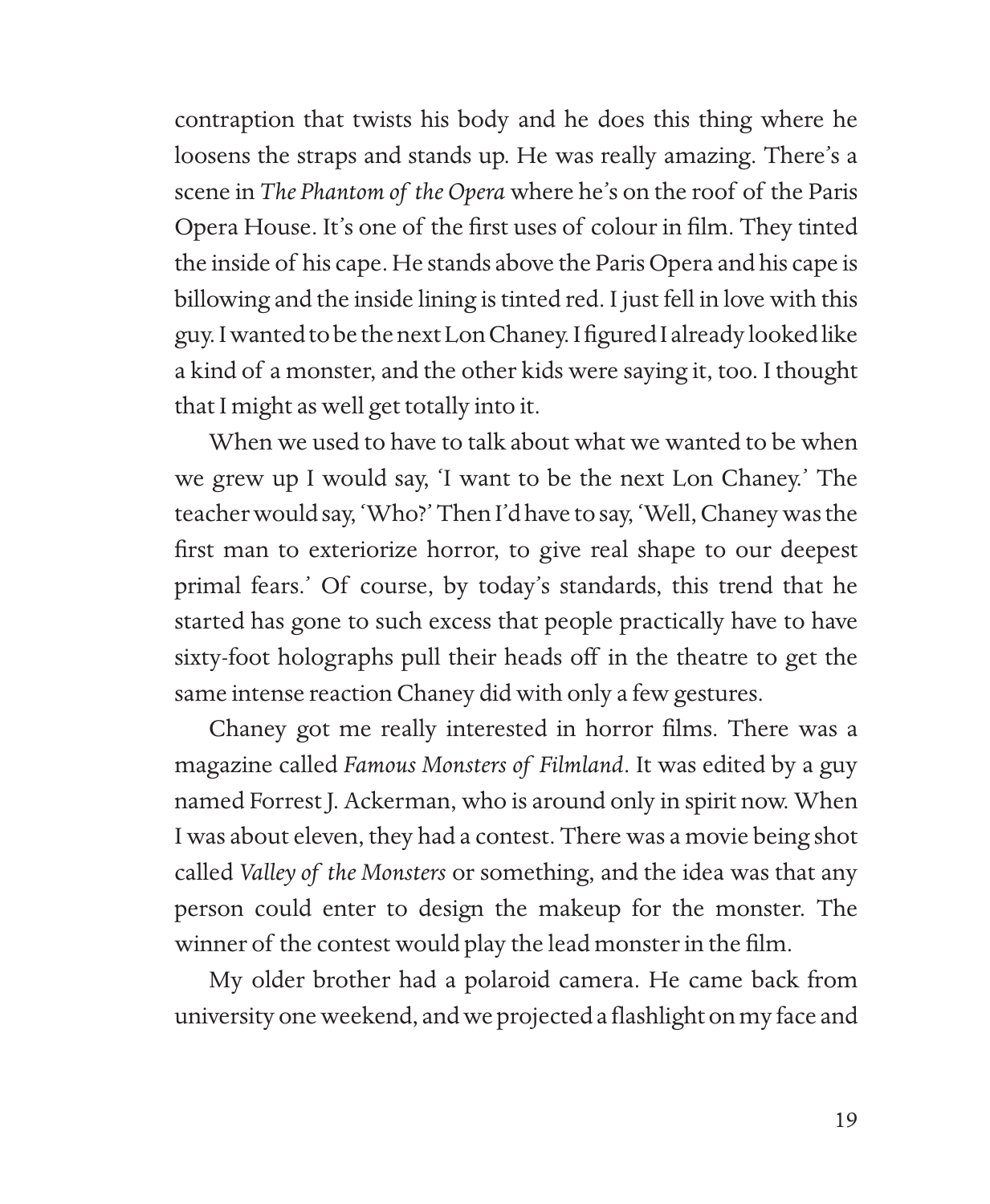

'HORNORS<br>HAIR Someontal<br>Someontal<br>Work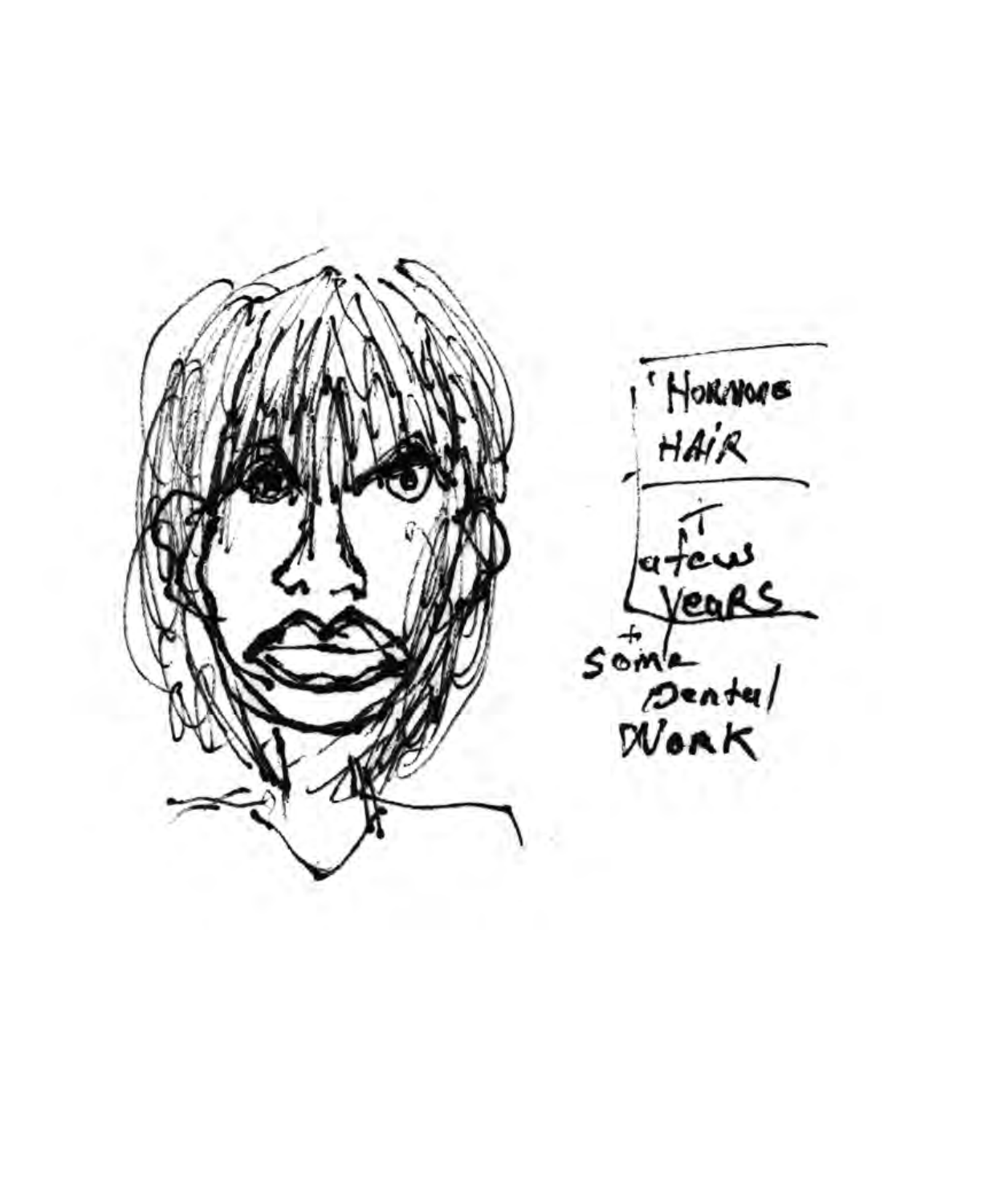took a picture. We didn't use any makeup. This was about a year after my baseball accident. My jaw hadn't healed, so I was pretty bizarre looking, and I had really got Lon's monster movements down. We sent off the photographs as is.

I got an honourable mention out of thousands of entries. Well, maybe a couple of hundred. My mother was very proud of me. It broke her heart that this was the one accomplishment she could feel proud of me for. The funny thing is that she gave me back the letter when I was twenty-four and had just come out of the hospital after having meningitis. I always thought that was really strange. I guess she had probably been waiting for some substantial alternative, like winning the Nobel Prize or finishing high school, but goddammit, this would have to do.

Getting an honourable mention in that contest has had a certain impact on my life. At the very least, it created a really tenacious sense of individualism. It certainly had a dubious effect on me as a kid.

Another thing that had a strong influence on my life was seeing Jack Kerouac on *The Steve Allen Show* one Sunday night when I was about nine years old. Steve Allen played the piano, tinkling out a few bars in the background, while Jack Kerouac read from *On the Road*. I couldn't believe it. I'd never seen a human being like Kerouac before. He had on a suit like normal people wore but he also had a big wide belt with an Indian buckle on it and cowboy boots. This was the early sixties. His hair was long – it touched his ears. And his prose was so flipped out. I couldn't believe how amazing Kerouac was. So I decided that I wanted to be a beatnik monster, a kind of Lon Chaney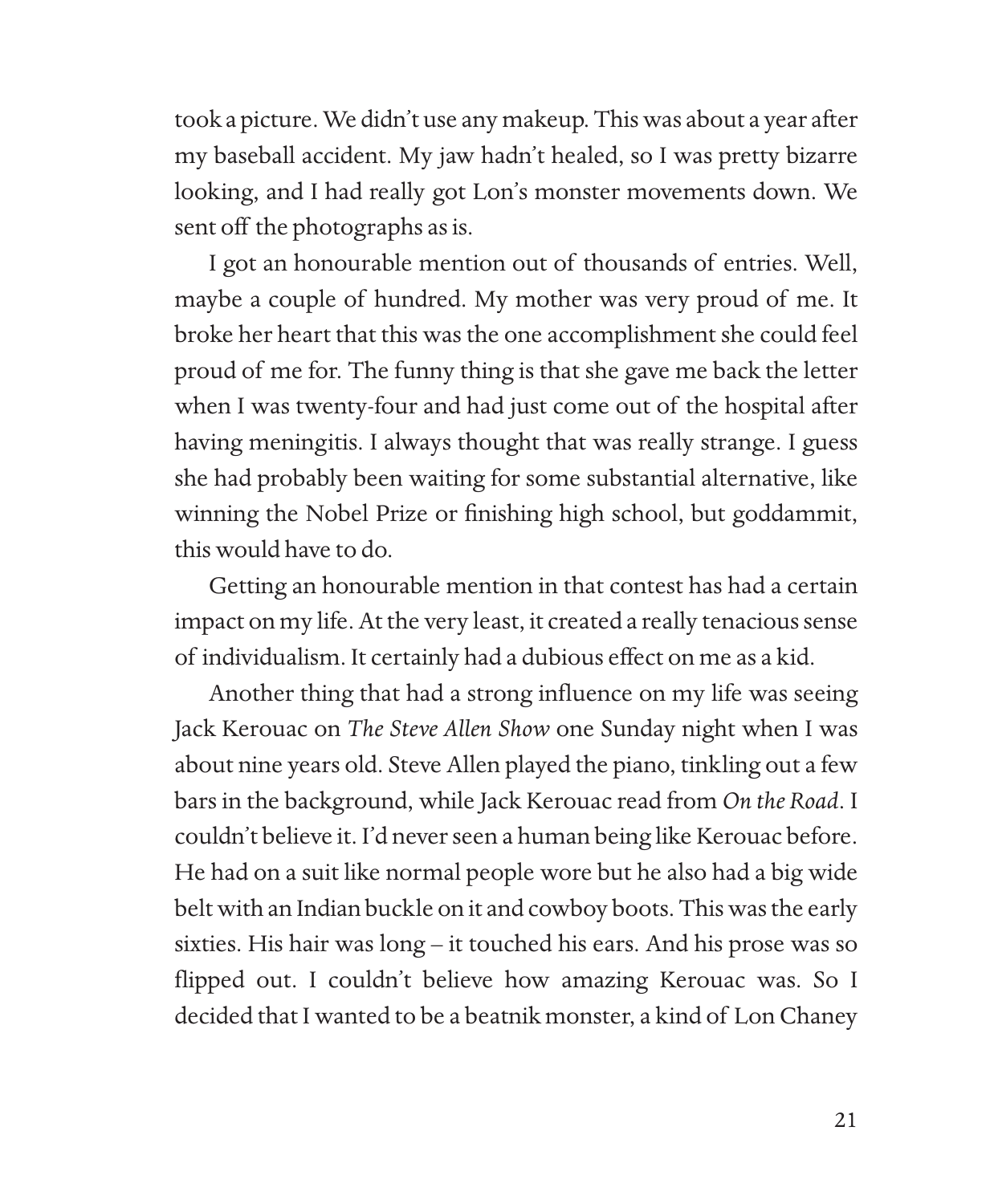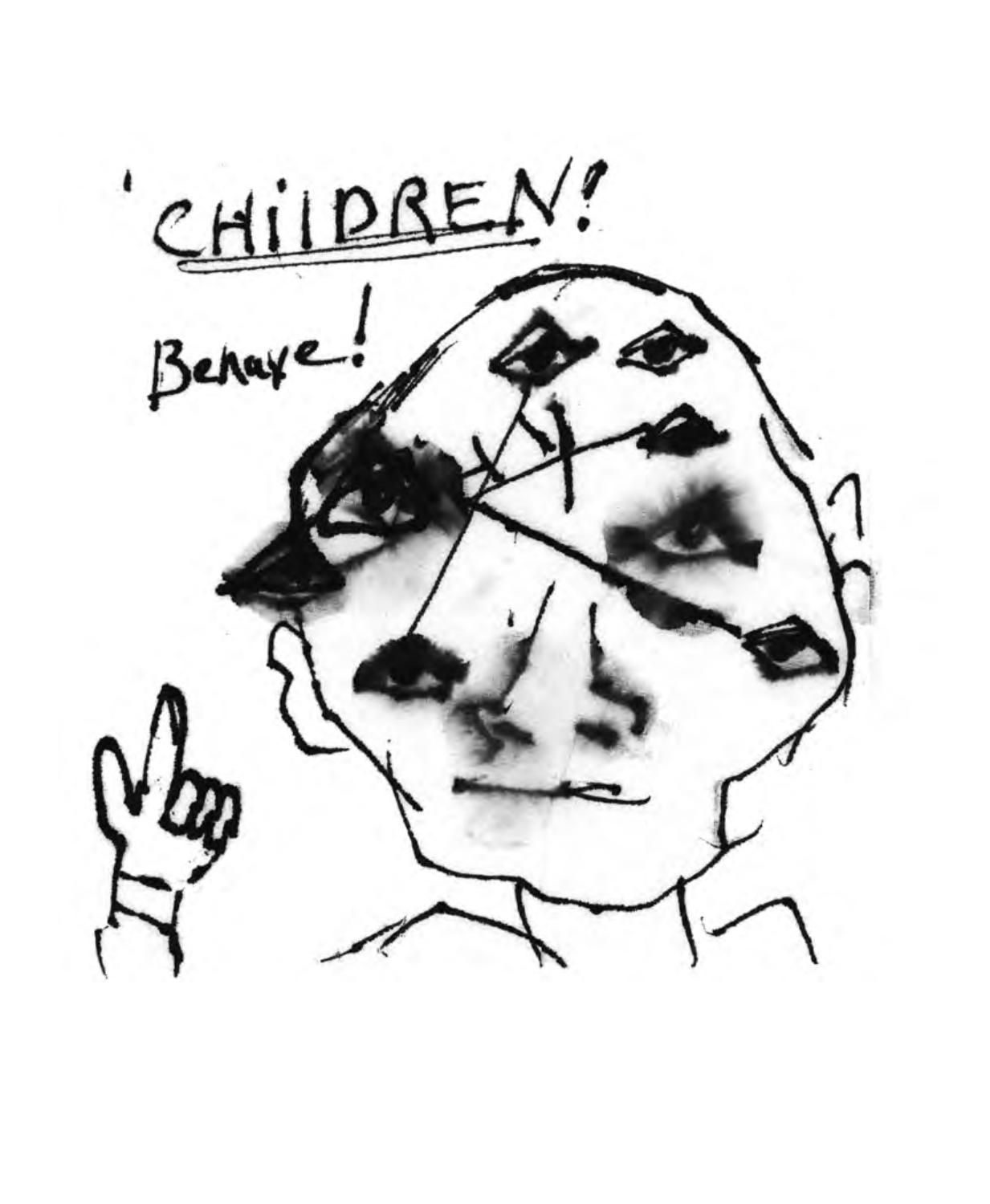with a beret – I'd hang around New York writing poetry late at night, and then I would retreat to my bell tower.

Setting goals like that, though, is bound to make life a little difficult. You just know a beatnik monster is going to have problems in high school. 'Everybody else is wearing penny loafers, but *aaaaaarggh*, I think I'll wear my leather jerkin today.' And just imagine the problems finding appropriate footwear. Anyway, it sure made the educational process a nightmare. The degree to which people demanded conformity then was astounding. Children are allowed so much more freedom now, it's hard to believe how restrictive things were then.

It's never entirely clear whether or not Shiva's gifts are actually curses. You get certain things from them, but always at a price. Or you think something's been taken away, but some other good thing comes from it.

For better or for worse, Shiva's gifts isolated me as a child, which is a really precious gift in the end. In my childhood, I was treated like a dreadful contagion. Other kids said I was too ugly to play with, and other kids' parents didn't want me touching their kids. My physical malformity gave me an almost divine form of cooties. It allowed me to have a great imaginative life, but it sure was lonely.

But in keeping with the complexity of Shiva's nature, what had seemed like a curse developed into a gift. In high school, I suddenly went from being a tolerated member on the periphery of a fairly normal group to being the de facto leader of a group of long-haired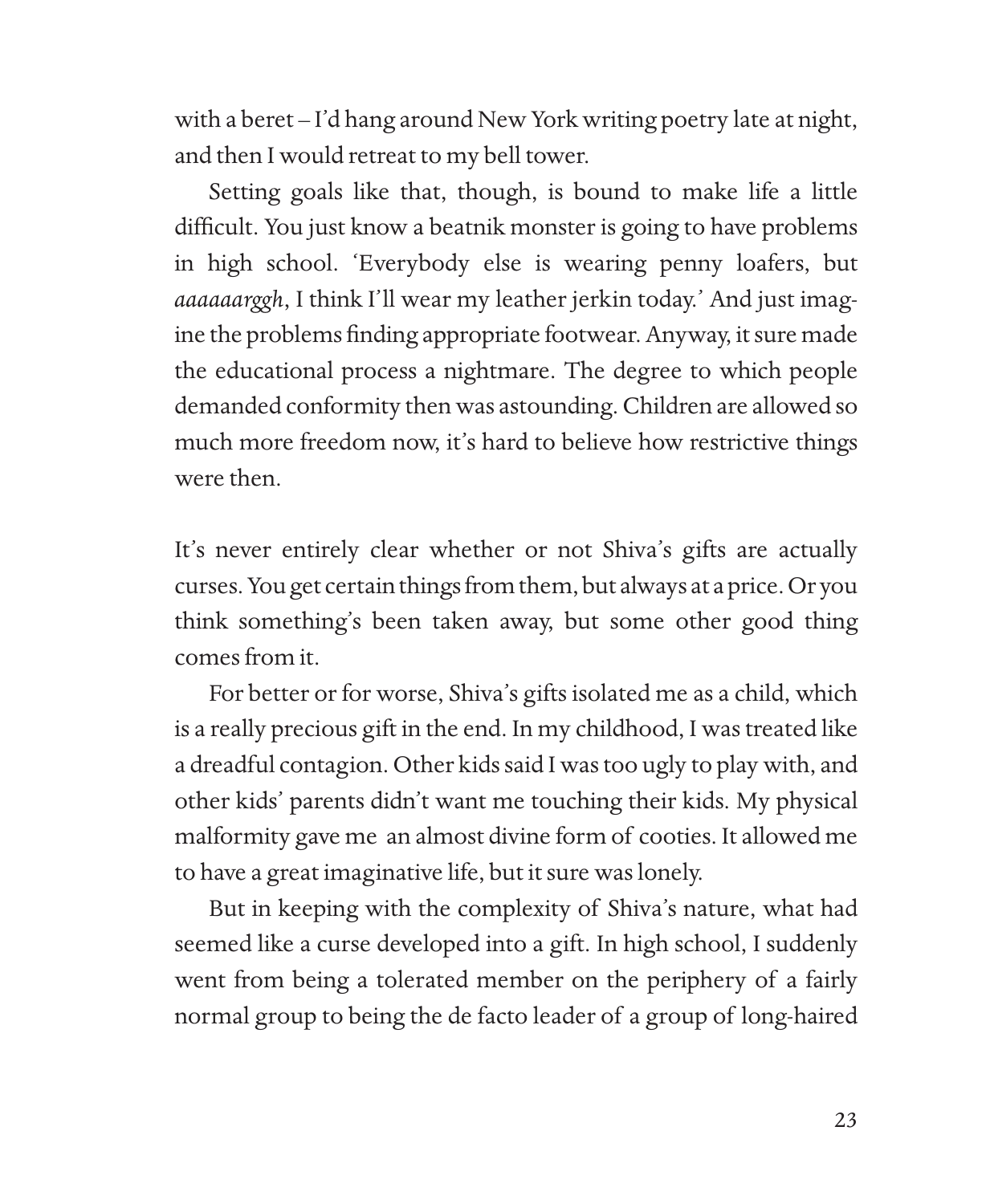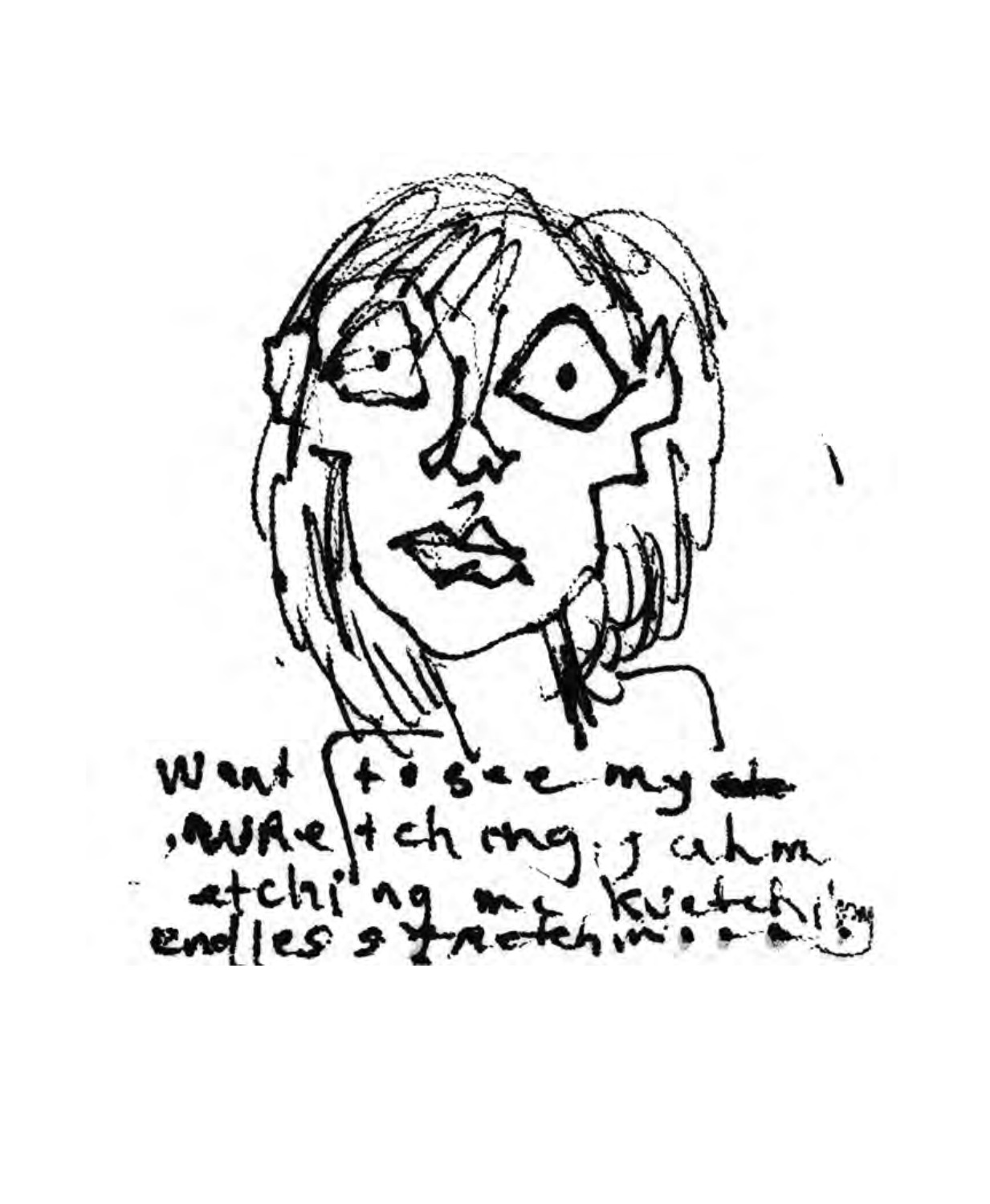beatnik wannabes. My lips had regenerated to the point where I ended up with a mouth that was like kissing a plunger. I also let my hair grow long, even before the Beatles did, as a way of hiding myself. I hated going to the barber and, anyway, Jack Kerouac had long hair.

So, with my long hair and my gigantic lips, I suddenly became a marketable commodity because I looked like Mick Jagger – but an intellectual Mick Jagger. Soon there would be a glut in the market but, hey, I was there first. And the contagion thing soon rooted only in the minds of the most blazing crimson of redneck truck-driver parents, fearful of a hideous end to their daughter's – or son's – virginity, in every sense of the word, that it would be sacrificed on the altar of a psychedelic Dionysus. My lonely leper colony was completely filled with Venus, Pan, countless satyrs and nymphs, and the full cast of Woodstock. Ti-i-i-ime was on my side.